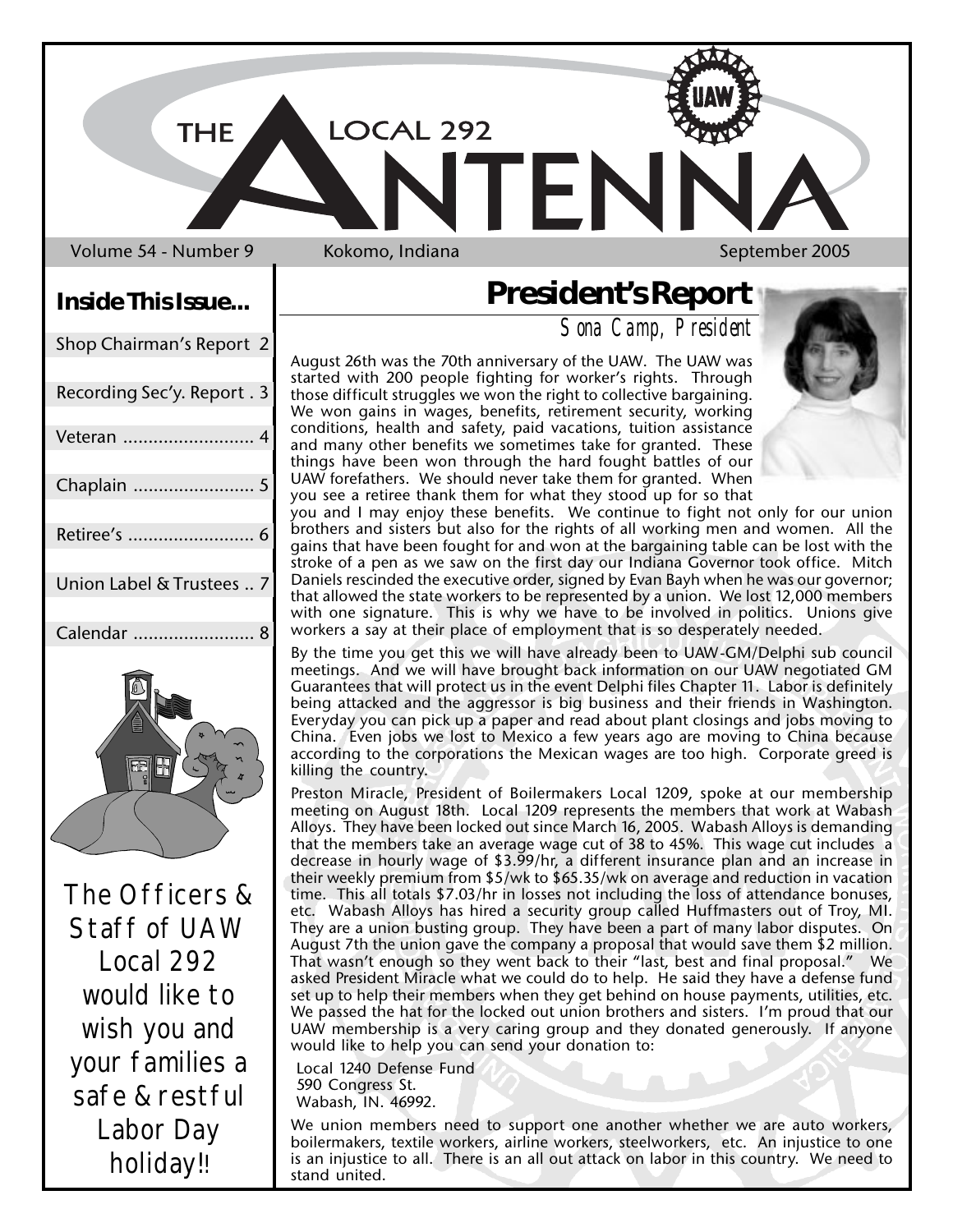## **Shop Chairman's Report**

*George Anthony, Shop Chairman*



I will begin with the S.E.L. report for the month of August, 2005.

Production 2,408 Production 1,623 Skilled 847 Skilled 758 Total 3,255 Total 2,381

**BENCHMARK BENCHMARK** ACTIVE WORKFORCE

| S.E.L. PROTECTED |       | <b>ALL LEAVES</b> |     |  |
|------------------|-------|-------------------|-----|--|
| Production       | 1.727 | Production        | 104 |  |
| hallid2          | 771   | <b>halliy</b>     | 13  |  |

| S.E.L. PROTECTED. |       | ALL LEAVES |     |
|-------------------|-------|------------|-----|
| Production        | 1.727 | Production | 104 |
| Skilled           | 771   | Skilled    | 13  |
| Total             | 2.498 | Total      | 117 |
|                   |       |            |     |

#### **TOTAL EMPLOYMENT – 2,498**

#### **TOTAL HIRING REQUIREMENTS - Skilled 104.2** Production 600

The last couple of weeks there have been headlines in the media about the hardships Delphi Corporation has suffered through this year. Delphi Corporation reported a loss of \$338 million the 2<sup>nd</sup> Quarter of 2005, that coupled with the 1<sup>st</sup> Quarter loss totals almost an \$800 million loss for the first six months of this year. With those figures it is easy to see Delphi has problems. Most of those problems were caused by past poor decisions by the leadership of Delphi Corporation and not because of the wages and benefits of the U.A.W. members. Not unlike other corporate leaders, they do not want to take responsibility for their poor leadership. They try to make themselves look good by pointing their fingers at the U.A.W.

Delphi Corporation lost \$338 million in the  $2<sup>nd</sup>$  Quarter, but not all facets of Delphi were losers. Delphi Electronics & Safety, with Kokomo as it's headquarters, made a 2<sup>nd</sup> Quarter profit of \$70 million (4.6%). Non-G.M. sales represent 52% of E & S's total sales in  $2<sup>nd</sup>$  Quarter of 2005 versus 42% in  $2<sup>nd</sup>$  Quarter of 2004. Our electronics products are definitely needed by the auto industry and in some instances mandated by Federal law, but that does not guarantee we get to build these products due to our competitors such as Hitachi, Siemens, etc. We still need to be competitive to keep the product lines we have and win new products. We are still profitable here at Delphi Kokomo.

**(Continued on Page 4)**

| Grievances submitted by Zone Committeemen - Broken down by Step - August 1, 2005 |           |          |                |          |          |          |  |  |
|----------------------------------------------------------------------------------|-----------|----------|----------------|----------|----------|----------|--|--|
| Committeeman                                                                     | Zone $#$  | 1st Step | $1^{1/2}$ Step | 2nd Step | 3rd Step | 4th Step |  |  |
| Jerry Shirley                                                                    | Zone $#1$ | 0        | 70             | 220      |          | O        |  |  |
| lim Justice                                                                      | Zone $#2$ | 2        | 10             | 96       | 0        | 0        |  |  |
| Jay Brown                                                                        | Zone $#3$ | 0        | 20             | 30       |          | $\Omega$ |  |  |
| Dan Sparks                                                                       | Zone $#4$ | 0        | 8              | 25       |          |          |  |  |
| <b>Total Grievances at Each Step</b>                                             |           | າ        | 108            | 371      | 6        |          |  |  |

#### **PUBLICATION POLICY— The deadline for submitting articles for The Antenna is the 5th of the month.**

The Antenna shall be the voice of UAW members. No articles will be accepted which tend to ridicule or hold up to contempt any local union officer or member or policy of UAW Local 292. All articles must be signed. All articles must be approved by the Executive Board of Local 292 prior to publication. Opinions expressed here in are the opinions of the writers and not necessarily the opinions of the Editor of UAW Local 292.

**"Were it not for the labor press, the labor movement would not be what it is today, and any man who tries to injure a labor paper is a traitor to the cause." — Samuel Gompers**



**1201 W. Alto Rd., P.O. Box B, Kokomo, IN 46904 Ph. (765) 453-4600 or (800) 347-4254 Office Hours 7:30 a.m.—4:30 p.m.**

#### **EXECUTIVE BOARD OFFICERS**

| FINANCIAL SECRETARY/TREASURER  Chris McTaggert        |
|-------------------------------------------------------|
| TRUSTEES  Jim Shelton, Sharon Geiselman, Sue Althouse |
|                                                       |
|                                                       |
|                                                       |
|                                                       |

#### **SKILLED TRADE UNIT OFFICERS**

#### **UNIT CHAIRPERSONS**

DELPHI-DELCO ELECTRONICS ............................ George Anthony AMERICAN FOOD & VENDING ............................... Joni Ramseyer

| <b>SHOP COMMITTEE</b> |  |
|-----------------------|--|
|                       |  |
|                       |  |
|                       |  |
|                       |  |

### **BENEFITS REPRESENTATIVES**

Phil Caraco, Billy Cantu, Anna Ward, Nick Kodrea & Georgia Zeigler Alternate-Mark McAlpin

**APPRENTICESHIP COMMITTEE** Gary Shaw

**JOINT ACTIVITIES REPRESENTATIVE** Lewis Hall

**JOINT TRAINING REPRESENTATIVES** Lana Puterbaugh & Francis Van Camp

**A.D.A.P.T.**

```
Mike Whiteman
```
**ELECTION COMMITTEE REPRESENTATIVES** Sharon Gillem, Chairperson

Ronda Bilbee Vice Chairperson Shirley Rinehart, Secretary

#### **SERVICE REPRESENTATIVES**

| HEALTH & SAFETYMickey Atkisson, Mike Thomas & Francis Call |
|------------------------------------------------------------|
|                                                            |
|                                                            |
| WORK FAMILY REPRESENTATIVE  Larry Etherington              |
| VETERANS AFFAIRS CHAIRPERSON  Ralph Coulter                |
| COMMUNITY SERVICE CHAIRPERSON  Diana Coomer                |
| COMMUNITY SERVICE CO-CHAIRPERSON  Mark McAlpin             |
|                                                            |
|                                                            |
| CONSERVATION CHAIRPERSON  Charlie Skoog                    |
|                                                            |
| WOMEN'S COMMITTEE CHAIRPERSON  Georgia Zeigler             |
|                                                            |
|                                                            |
|                                                            |
| INDUSTRIAL HYGIENE TECHNICIAN  Kathy Wilson                |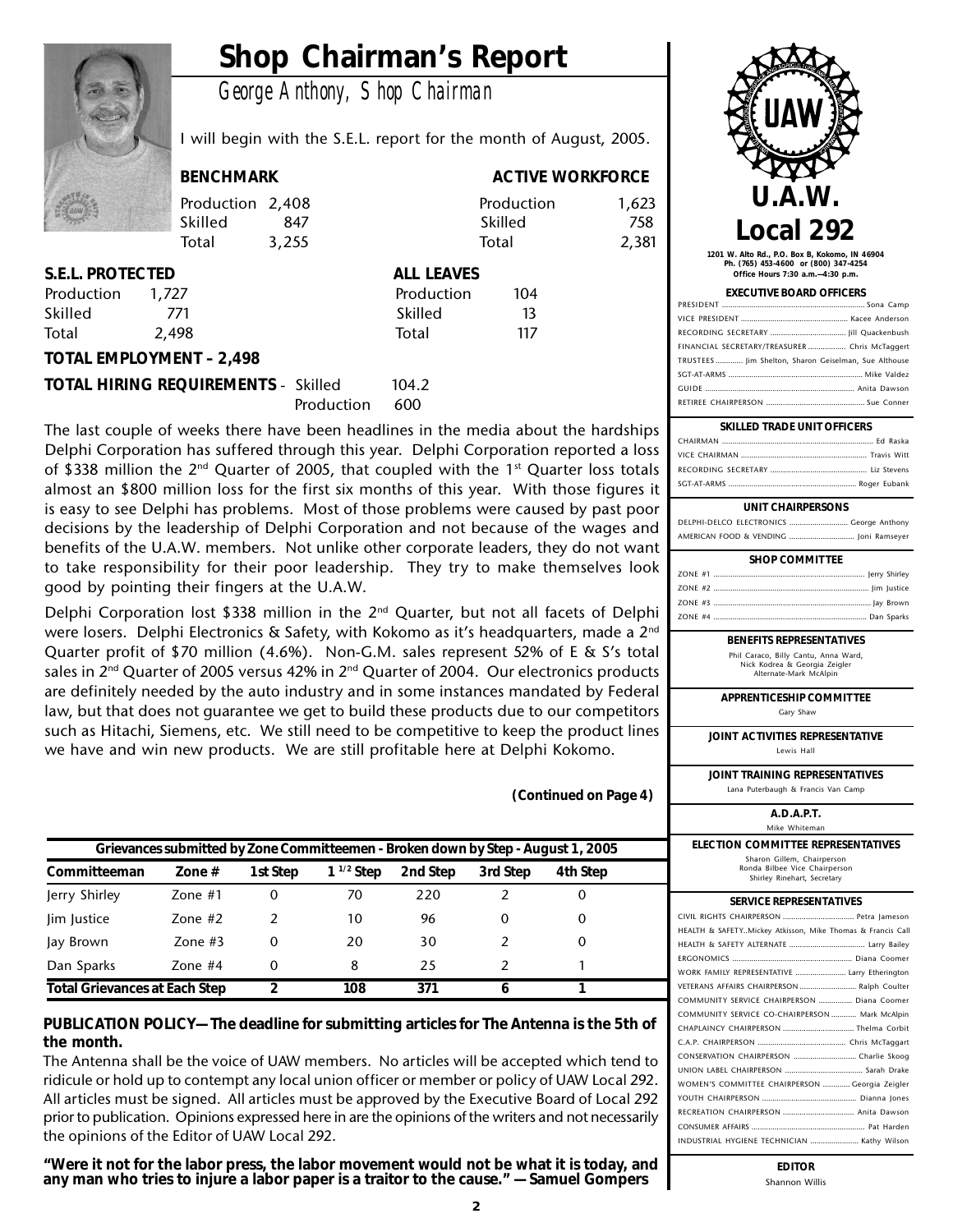

## **Recording Secretary's Report**

*Submitted by Jill Quackenbush, Recording Secretary*

## **Bill Would Increase Penalties in Worker's Deaths**

Two bills recently introduced in Congress would strengthen the Occupational Safety and Health Act (OSHA) and stiffen criminal penalties against

employers who willfully violate the law and cause workers deaths.

Introduced by Rep. Major Owens (D-NY), the "Workplace Wrongful Death Accountability Act" would make it a felony offense to cause a worker's death through willful violation of OSHA, with a possibility of jail terms up to 10 years. The jail term would double for a second offense. The bill also would increase penalties for lying to or misleading OSHA.

Rep. Owens also introduced the "Protecting America's Workers Act of 2005," which would expand OSHA to protect thousands of workers who currently are not covered by the law.

Under the current law, Owens said, the maximum penalty an employer can receive for causing a worker's death is six months in prison and a \$10,000 fine. Source: UCS News Service

"In some instances the same unscrupulous employer's pattern of egregious safety violations has caused multiple worker deaths over several years," Owens said. "In such cases, a misdemeanor penalty has no deterrent value whatsoever."

Owens said willful violations by employers have helped create a climate in which "even by conservative estimates, an American worker is killed on the job every 96 minutes." He cited recent deaths at a BP oil refinery in Texas, on an Ohio bridge crane and in a gas pipeline explosion in Walnut Creek, Calif. "In the words of a New York State Supreme Court justice, these worker deaths were not simply 'random accidents,' but rather 'tragic certainties,'" Owens said.

"We hear a great deal from this Republican Administration about the importance of affirming a 'culture of life.' Well, American workers deserve a 'culture of workplace safety' that ensures they will live to go home at night and return to their jobs the following morning," Owens said.

## **Yes! They're Union**

*Submitted by Jill Quackenbush, Region 3 Union Label Chair*

Go to www.ShopUnionMade.org for a complete list of union goods and services.

#### **Coffee - 100% Union, from the tree to cup!**

"Union Roast" Coffee from the USA Coffee Company **http://www.shopusacoffee.com**

#### **Wear Your Conscience!**

Justice Clothing: Union-made in North America Fine clothes for business wear, sports and leisure. **http://www.justiceclothing.com**

#### **Union Jean & Apparel Company:**

Top Quality, union-made denim products. **http://www.unionjeancompany.com**

**All-Union, NO SWEAT Apparel Company:** Beautiful union-made clothing and accessories.

#### **http://www.nosweatapparel.com**

#### **Truck of the Year!**

Toyota Tacoma pickups (Motor Trend's 2005 "Truck of the Year") and Corolla sedans are made by UAW members in Fremont, California.

#### **http://www.toyota.com/tacoma/index.html**

### **Union-Made/U.S.-Made Computers:**

Ultimate gaming machines (the perfect birthday present), laptops, servers and desktop computers for

Union and business offices and networking and software solutions: We've got it all. Union Built Pc is presented by CWA 1101, IBEW 17 and UWUA 223. **http://www.unionbuiltpc.com**

### **Camping this Summer?**

Fleetwood folding camper trailers are union made. So are the world-famous Airstream, Chateau and Citation travel trailers.

#### **http://www.airstream.com http://www.thorindustries.com/rv/ http://www.fleetwoodrv.com**

#### **Louisville Slugger Baseball Bats:**

Louisville Slugger's legendary wood bats (used by the pros) are USW-made in Louisville, KY and the aluminum baseball and softball bats (used by everyone from little-leaguers to the NCAA) are IBTmade in Ontario, CA.

### **http://www.baseballcorner.com**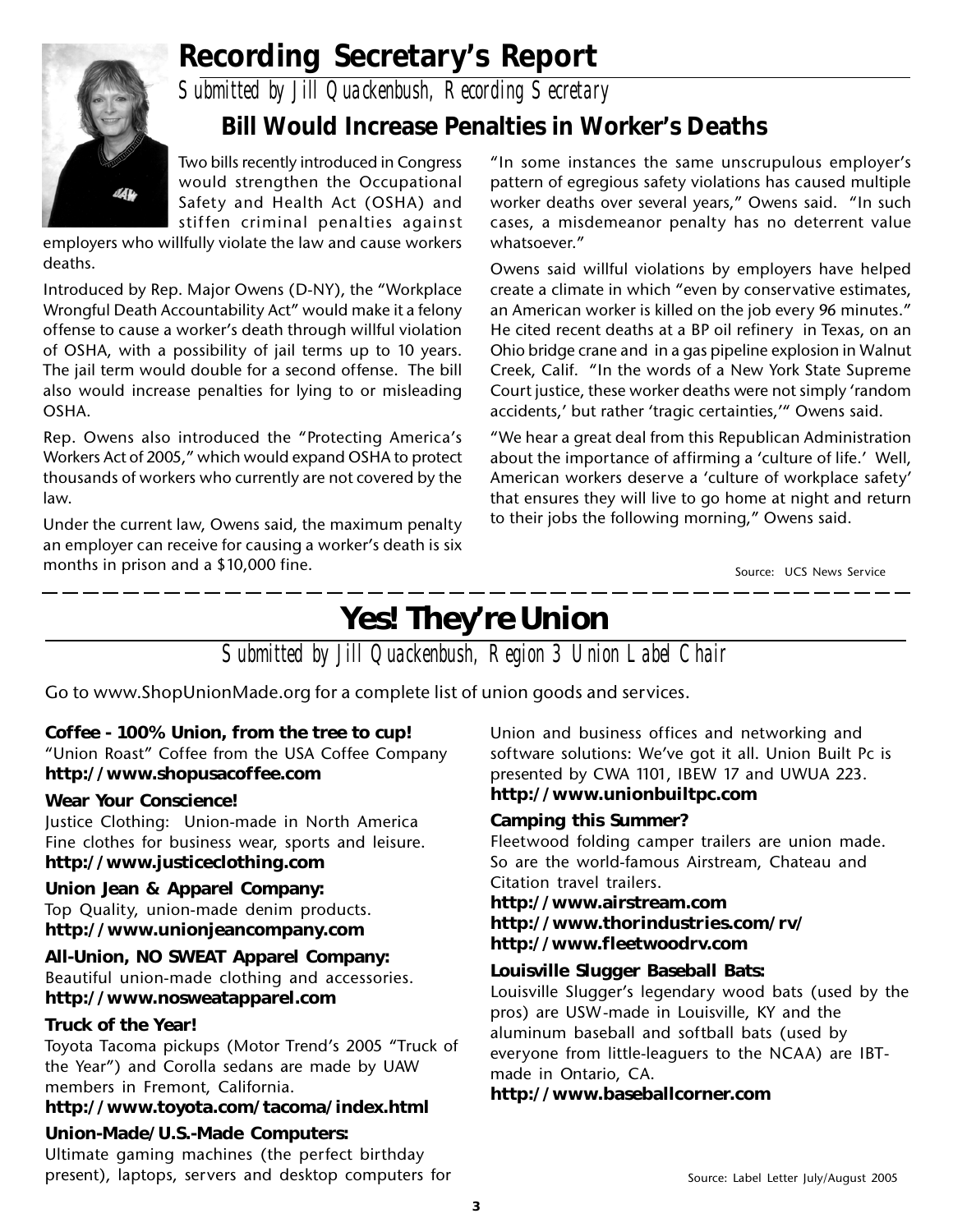#### **(Continued from page 2)**

The week of August 22, 2005, the entire Shop Committee will attend the U.A.W Subcouncil meetings in Chicago. The U.A.W International Leadership will enlighten us on the discussions in progress with Delphi and G.M. as it pertains to the job security of all Delphi U.A.W. members. The Shop Committee will inform this membership of everything we bring back from Chicago. Don't believe all the rumors and papers being passed around on the plant floor. The official notification to this membership will have my name and/or President Sona Camp's name and the U.A.W. logo on it.

There has been much discussion concerning the Powertrain Engine Control Business for the year 2010. We are still \$15.00 over the target price. G.M. will start the bidding process beginning Monday, August 22, 2005. Our engineering group over Powertrain plans to go from the technologies we have in Tech 2000, Flip Chip, to the technologies we have in Department 286, Encapsulated I.C.'s, to reduce costs, scrap and equipment downtime, for the 2010 product line. This move in technologies will put Delphi Kokomo in a better position in the bidding process with G.M. for the 2010 Engine Controls.

Steve Miller, Delphi's new CEO and Chairman, was scheduled to tour Kokomo's Powertrain Business in Plant #7 on Tuesday, August 16, 2005. Mr. Miller had to delay this tour due to the need of his presence in Detroit for intense negotiations between Delphi and G.M. concerning the needed support of G.M. for Delphi's long term viability.

All of the 170+ members that took the three month grow-in retirement will receive their \$2,000.00 check on September 22, 2005 regardless of when your effective retirement was. If you do not receive this check, please call the Union Hall. In Solidarity,



Commission. He then entered Bombardier training school as a student officer and received his second set of flight wings as a Bombardier.

After completing combat training in B-52's and Bombers at Columbia, S.C. Walter was sent overseas to the 13th Air Force 42nd Bomb Group in the Southwest Pacific theater. Where he completed 53 combat missions.

Walter returned to the United States in August 1945 just as the war was coming to an end. He retired after 32 years of service .

Walter's son, Rick Wilson, works at Cuneo.

# *Thank You!*

**E** Special Thank Yours . . . We would like to thank everyone for their support and vote during the recent election.

Marquita Cherry & David Shawn Nevin

Thanks to everyone in Dist. 5 for their extra support during the recent election. Kitti Ailes

Thank you for the scholarship. I am very grateful.

Eric M. Glassburn

Thank you for the scholarship. It has been a blessing. Davida Johnson

Daughter of Adrianne Brown

Thanks to everyone for the last 35 years at Local 292 and to those who helped with my retirement party and the wonderful gifts. I would also like to thank everyone who stopped by to wish me well and Local 292 and O.P.E.I.U. for the years of job security and pension. Best wishes to the newly elected officers.

#### Beckie Dunlap

I would like to congratulate the newly elected union officials. I would especially like to thank Justen Baker, Brian Raines, Marilyn Featherstone and Tracy Fairchild for the clean and challenging race and to everyone who supported me. Tricia Harris

I would like to thank everyone that helped make my retirement party a success. It was greatly appreciated. It has been a pleasure serving you as your chaplain. Thanks to our president and the UAW for allowing me to continue to do so. I can be reached at Local 292 (453-4600) or by pager (854-9643) for funerals, weddings, hospital visits or for prayer.

> God Bless You, UAW Chaplain, Local 292 Thelma Corbit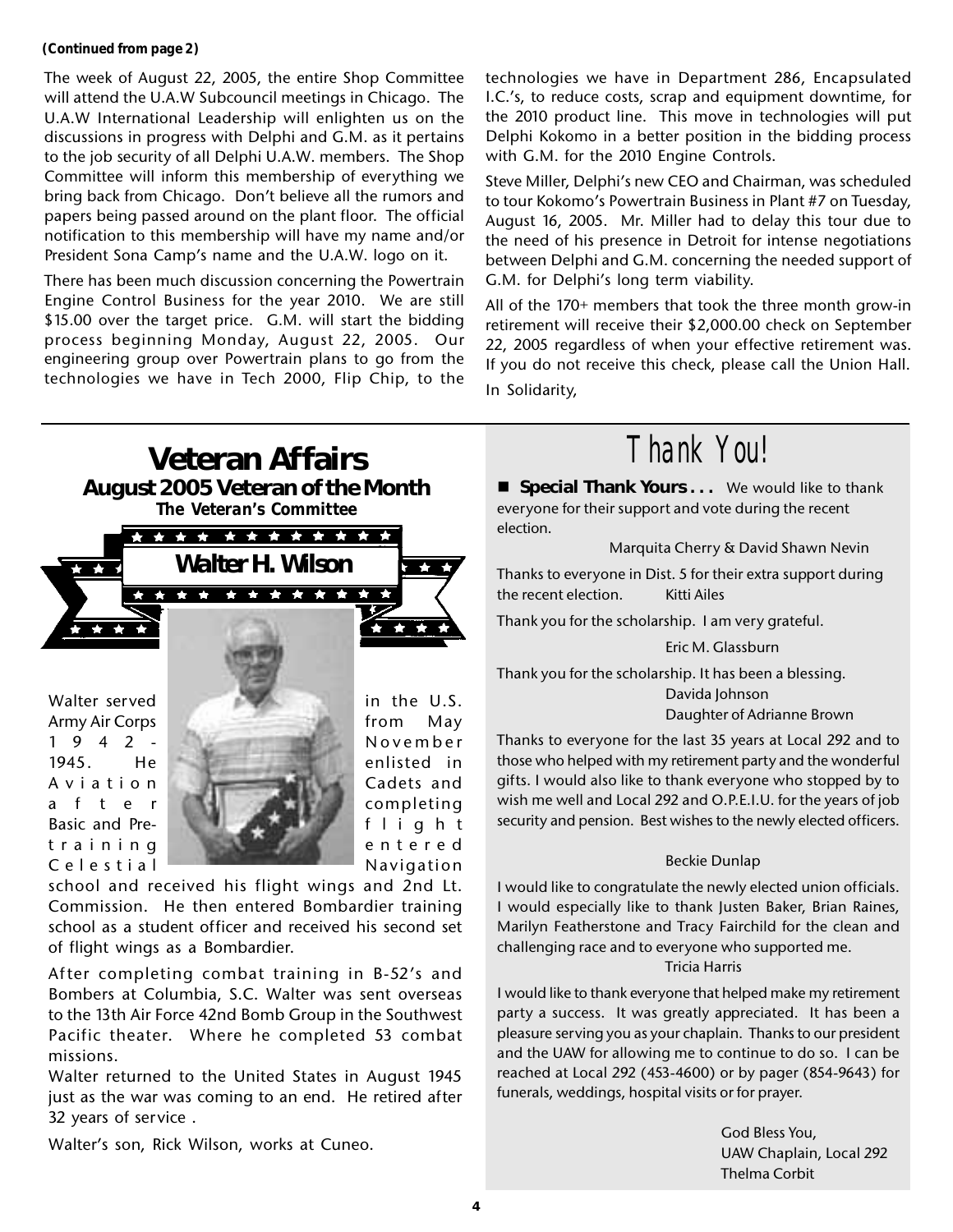| Phillip Wade          |
|-----------------------|
| <b>Frances Bliss</b>  |
| Richard Bunch         |
| Marguerite Childers   |
| David Davis           |
| <b>Betty Giesecke</b> |
| Harry Haynes, Jr.     |
| Robert Johns          |
| Cloman Mcbee          |
| I eo Miller           |
| Floyd Mock            |
| Nancy Pavey           |
| Robert Prather        |
| Carmen Rosa           |
| Madonna Sexton        |
| Ruby Shoffner         |
| Ronald Wells          |
|                       |

(Retired) (Retired) (Retired) (Retired) (Retired) (Retired) (Retired) (Retired) (Retired) (Retired) (Retired)

(Retired)

(Retired) (Retired) (Retired) (Retired)

## **With Sympathy:**

We extend our sympathy to… The following members who have lost loved ones during the month: Mary Ann Lineberry **Cheryl Martin** Pat Wood Bob Mcreynolds Wes Sefton **Judy Bumgardner** Dave Luckey **Mickey Hart** Theda Hart Greg Miller Cheryl Allen Jan Ziegler Bob Auth **Jr. Cummings** Adam Duchateau Mike Singleton Barbara Flick **Eliza Whisman** Wayne Franklin **Linda Haskin** Gary Mannies **Gary Mannies** Jennifer Sandlin Randi Durham Nancy Kingery Mike Duchateau Gerard Lancaster Richard Phillips Janis Taylor Doris Boque **Marilyn Colter** Marjorie Katzenmeyer Martha Pickett Jerry Pickett **Patty Johns** Lamon Dea Jennifer Sandlin Bill Shellman Debra Bratcher Ben Crain and Joyce Crain Thomas Grinslade **Debbie Carmer** Tom Carmer **Mike Montgomery** Linda Buckley **Judy Wade** Larry Mueller **Mary Shellman** Dave George **Kathy Mcbee** Wesley Beard **Dorris Beard** Tom Fowler **Kathleen Nelson** Tim Green **Ed Miles** Judith Hayes **Rose Causey** Doyle Causey **Carolyn Razer** Carolyn Razer George Anthony **Danny Stigdon** Bill Burthay **Joe Burthay** Phillip Williams Gary Dillman<br>
Lynn Teems Garry Howell

Toby Morrisett **Bobbie Wilson** Sara Madden Natalie Bontrager

Barry Howell Brian Edwards **Example 20** Earlisha Brown Karen Williams Shirley St. Michel



We all have failures and disappointments in our life. Sometimes we may feel like we have more than our share. We feel

that we have really made a mess of our life.

God was, is, and will always be the same God. He can take any bad situation and turn it into joy. God can turn our lives around, regardless of the mess we have made of it.

Our God is eternal, all Sufficient Omnipotent, and Omnipresent one. If we want to experience God's power in our life, we must believe He is able to do anything for us. We have got to act on it now.

God is a loving and forgiving God. Whatever He did do He will still do because he changes not. God is still our Provider.

**Proverb 17:22** *A merry heart does good like medicine but a broken spirit dries the bone.*

We can ruin our health with a lot of grief, constant worry, anxiety, bad temper, unforgiveness, hatred and bitterness.

When we have a merry heart it will brighten our face. Our countenance looks happy. Happiness on the inside flows to the outside of us.

**Philippians 4:7** *Practice what you have learned and received and heard and seen in me, and model your way of living on it, and the God of peace will be with you.*

We must trust God completely. We have to believe the He can help us turn these failures around. God is able and there isn't anything to hard for Him. He will make the impossible possible. It is only with God's help that we can be delivered from all those hurtful things hidden down inside of us. He can restore us. He will help us let go of those disappointments that we may have experienced. He can give us abundant joy. God will also protect us when we ask Him.

Pray and ask God to create within you a clean and merry heart. Ask Him to help you go past your failures into a brighter day. Be blessed.

#### **Bibles . . .**

Marjorie Katzenmeyer Ben and Joyce Crain Martha and Jerry Pickett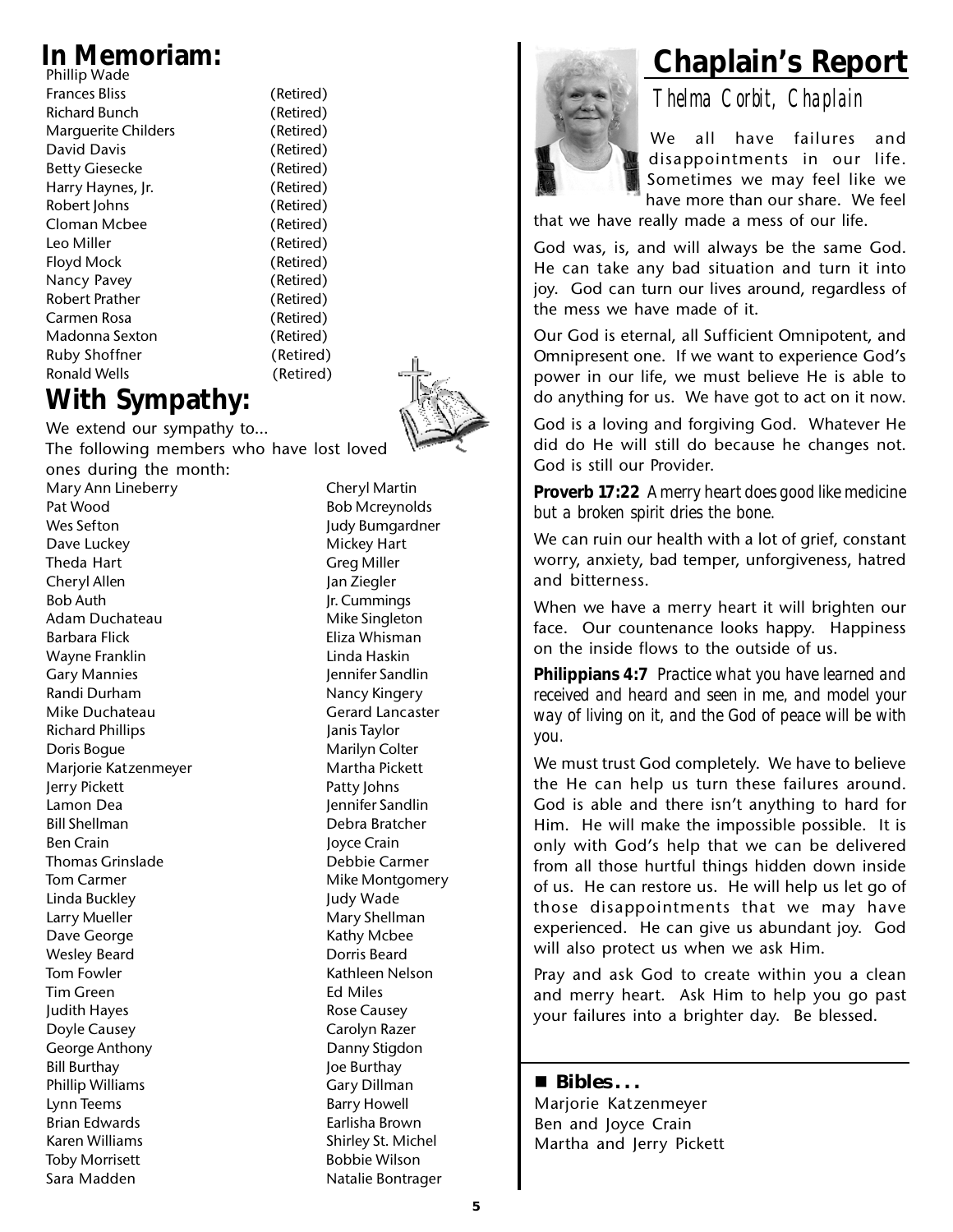The best thing that happened to me when I retired is that I became bored. After thirty-two years at Delco I found it difficult not to have some structure to my life. That led me to where I am now, as the Director of the Literacy Coalition.

For those of you who are not familiar with what we do, let me explain. The Literacy Coalition helps adults further their education. What began in 1988 as a group to simply teach adults to read has become that and more. As we began to teach reading we quickly realized that adults who could not read often needed help with spelling, writing and even basic math. Helping our adult learners develop those necessary skills became a part of our mission.

In 1995 a community needs assessment identified that Howard County had a significant number of people who needed to learn to speak, read, and write in English. The Literacy Coalition was the obvious choice to take on that task and we quickly implemented an English as a Second Language (ESL) program. We have

all said "If they want to live here they need to learn English." The Literacy Coalition stepped up to that challenge and has helped hundreds of people improve their English in the past ten years.

In 2002 we began helping people prepare to take the GED exam. We found that there was a significant population who could not attend regular classes at the Kokomo Career Center for a variety of reasons. We began offering small group instruction to help these people improve their education. You can expect to earn about 45% more with a high school diploma or GED certificate than a high school drop out. It can make a huge difference in a person's and/or a family's life.

So that's how I solved my retirement problems. Now I am working to provide free services to as many people in Howard and Tipton Counties as possible. If you know of someone who could use our help please refer him or her to us. If you are looking for a way to fill some extra time with an activity that is both stimulating and fulfilling call our office and volunteer at 459-4484.

## **Retirement Report**

Darle Azbell Candace Baker William Berry **Milton Boyce** Michael Burns **Pamela Cloar**  Joyce Cloud Sharon Cloum Larry Collingsworth Janet Comer David Cox Deborah Crockett Deborah Croddy Jacquita David Dayle Day **David Durfey** Pamela Durfey **Debra Eaton** Jim Fennell Pamela Frazee Jennifer Frazier Noemi Galan Pamela Gardner Mary Gomez Susan Greathouse Karen Griffith Allen Harpe **Joanna Harrold** William Harrold Linda Hughes Valerie Jackson Martha Johns Jerry D. Kaiser **Rondall Long** Jennifer Marschand Lee McGehee Barbara Mckee Allenia Mcneil

William Mckinney Michael Mefford Donna Melton Fred Miller Joyce Mills David Moody Steven Mooney **Jeanette Moore** Netta Morrow Danny Nelson Stephen Newton Janet Overstreet Sharon Parvin **Carolyn Paul** James Privett Vivian Radabaugh Anna Ramberger Linda Ridenour Carless Ringley Debra Robeson Carol Romack Anna Rudolph Steven Rushton **Diana Sinnamon** Rebecca Sleuties **Dixie Small** Arlena Spangler Susan Stanley Richard Stoops Jan Summers Frieda Taylor **Esther Tressler** Randy Troup Betty Walker Barbara Wand Linda Warden

Gary Wertz **Nancy Williams** 

## **RX Safety Glass Service**

**Plant 8 Optical Store (across from Jobs Bank Office)**

**Monday Closed Tue. & Wed. 8 a.m. - 5 p.m. Closed for lunch 11 a.m. - 12 p.m. Thurs. 6 a.m. - 2 p.m. No lunch Fri. 6 a.m. - 12 p.m. No lunch**

**Phone & Fax number 868-0570**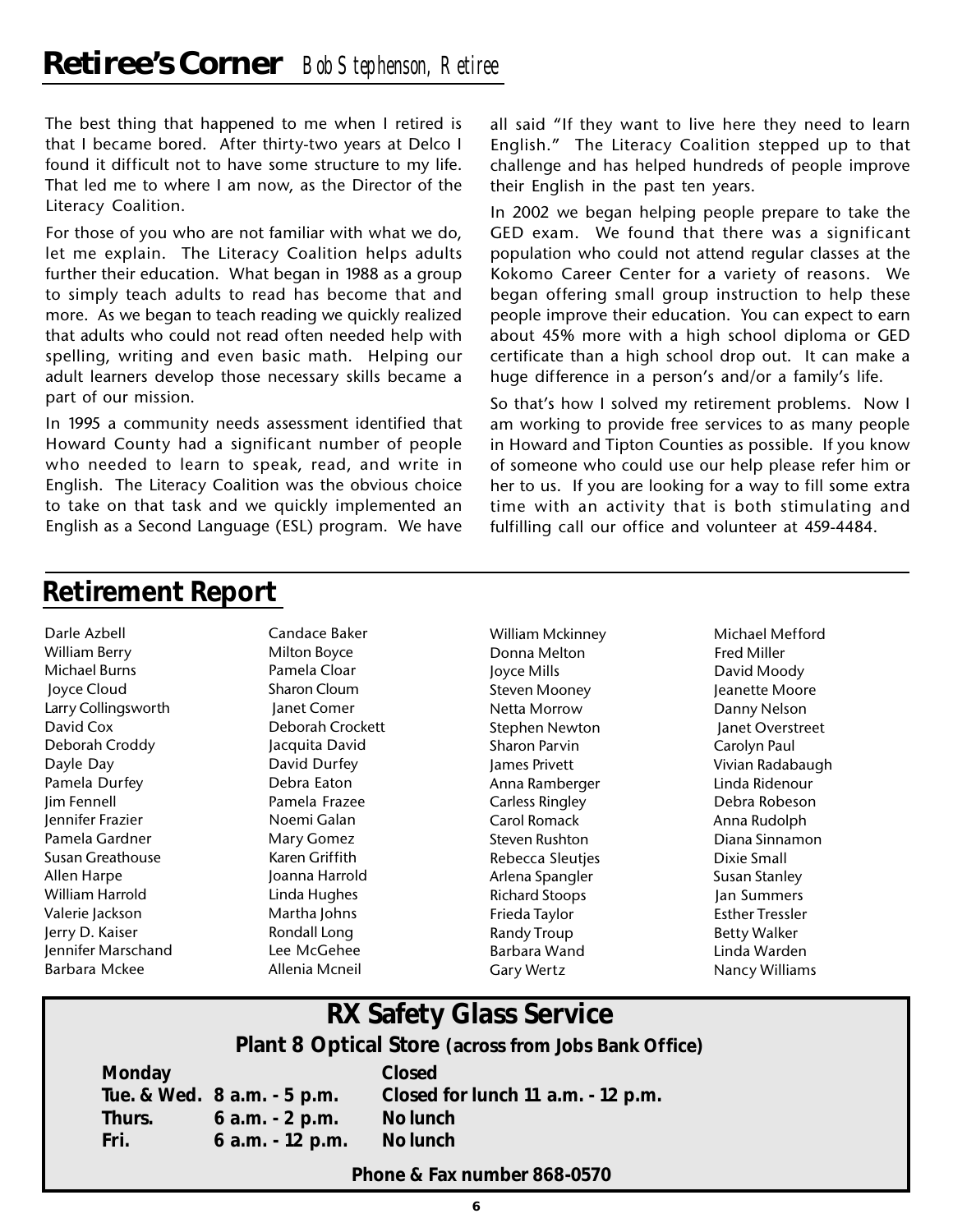## **Union Label Report** *Submitted by Sarah Drake, Union Label Chairperson* **Three Keys to Solidarity**

**Fellowship:** We would like to start off by congratulating the winners of our triennial election and invite all of you to join us in spreading the news of quality

American/Union made goods and services. Also, we would like to remind those who were not elected to consider joining us; being active with a committee can be just as rewarding as holding an elected office. Members of the rank and file and retirees you need to know that we need you, too. You are the Union's eyes and ears. At our union meetings, we have education on current events, discuss our goals and work towards building a strong committee. EVERYONE who is active or retired from Local 292 is an asset to the Union Label committee. We want, no we NEED your help to do our job. The Union Label committee is working to serve you better. In August we started having one-day, three session meetings. These meetings operate much like the regular membership meetings at 7:30 a.m., 12:30 p.m. and 3:30 p.m. If you are not able to attend the meetings but wish to participate I can be reached directly at sduaw@yahoo.com or by mail at the Union Hall c/o Union Label Committee. Also, at the Union meetings we will be giving away door prizes. Tickets will be given through the three meetings and the winner will be drawn at the last meeting.

**Education:** At this time, I would like to thank Teresa Lehman for being a "label looker" and finding that

Pyrex is Union made by the American Flint Glass Workers Union. Pyrex is a trademark of Corning Incorporated, which is an American owned company. As always, you need to check the packaging for the Union label. Just because something is Union made today doesn't mean it will be tomorrow. I would also like to thank Roxanna Lucas and Tonya Youngblood for donating the UAW throws that we raffled in April. The proceeds for that raffle helped to buy the new T-shirts that we began selling at the August membership meetings. Each shirt is only \$10.00 and we have a limited quantity.

**The Union Benefit:** School will be starting soon and those of us who have children or grandchildren leaving for college in 2006 scholarships and loans will be on most to-do lists. Check out the Union Plus Scholarship Program, Union Plus National Labor College Scholarship and many other union-sponsored scholarship opportunities at www.unionplus.org.

On this site you can also find the college planning center which offers a variety of resources. When you go into the union plus site, the home page will come up and tell you to click on a red highlighted section to find out which programs are offered for each union. Complete the form that comes up and once you submit the form a list of benefits will appear, click on "Education Services" and all the information about the scholarships and other programs will appear.



## **Trustees Report --** *Submitted by Jim Shelton, Trustee*

Your Executive Board suggested selling our **Upright Knabe Piano** and one of our **Zenith TV's**. This recommendation was approved by our membership during July's three union meetings. We are going to put them up for bid, as we have done with other items in the past, and this sealed bid sale will be open to the members and retirees of Local 292. The sealed bid sale started with the August union meeting and will be ongoing until the close of business September 16, 2005. Both items can

be inspected in the union hall's large meeting room during our regular 7:30 to 4:30 business hours. What you then need to do is place your bid in the provided envelope and give it to either of our two secretaries, Debi or Alberta. The envelopes will be opened on Monday, September  $21<sup>st</sup>$  with the successful bidders notified later that week. There is an undisclosed minimum bid on the piano.

The Knabe Piano Company is well known for fine musical instruments, and has been in business since 1837. The keys and pedals all function well but it has not been tuned in several years. We believe the date of manufacture to be around 1969. This would be an ideal time to start your children (or grandchildren) on those piano lessons you always wished you had the opportunity to take when you were younger. The 25" Zenith TV is a large console model (with a leatherette cover) made around 1984. It does work well…



**Attend your Union Meetings to become a part of the process!**